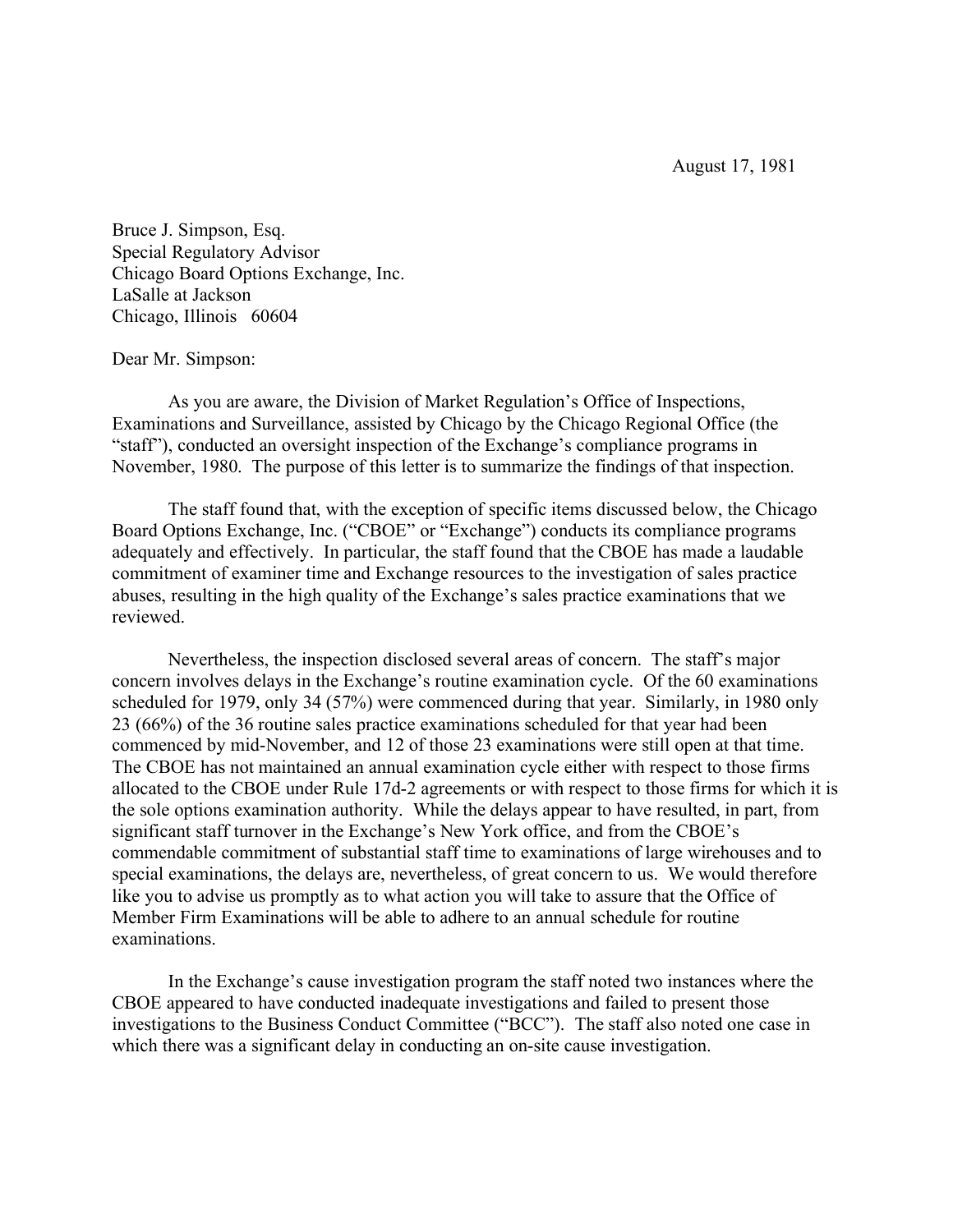Bruce J. Simpson, Esq. Page 2

One of the cases in which the staff was concerned with the thoroughness of the Exchange's investigation involved the complaint of Marion Stevens against her registered representatives at E.F. Hutton & Co., Inc. (I-9148). The large amount of commissions generated in her account, the volume of activity, the absence of a signed options agreement accepting the risks of options trading, and the lack of information concerning the customer raised serious questions – which we do not believe were satisfactorily resolved by the Exchange's investigation concerning suitability, lack of adequate disclosure, churning, and supervision. Another case concerned Leslie T. Peterson's Merrill Lynch, Pierce, Fenner & Smith Inc. employment application. That application disclosed a customer's lawsuit based upon Peterson's activities at Hutton (I-9130). While the Exchange contacted Hutton for information concerning the litigation, the CBOE does not appear to have verified Hutton's representations with respect to the lawsuit, determined whether any other complaints were outstanding against Peterson, or reviewed any of his other accounts at Hutton. As mentioned by Katharine Emmons of my staff to Edward Provost of your staff on June 24, 1981, several customers had complained to the NASD regarding Peterson's activities at Hutton and, moreover, the termination notice Hutton filed with the NASD for Peterson was materially different from the notice filed with the CBOE, insofar as Hutton did not inform the CBOE of the existence of those other customer complaints. In both of these investigations, the Exchange staff concluded that there were no reasonable grounds for finding that a violation had been committed and did not present the investigations to the BCC.

The staff noted one instance of significant delay in the commencement of the on-site investigation of several related cause matters. In the case of five investigations concerning Hutton which were referred to the Office of Member Firm Examinations in June, 1980, no onsite investigation had been commenced at the time of the staff's inspection in November, 1980, even though the routine examination of Hutton had been commenced in June, 1980 and was still in progress in November, 1980. Accordingly, we suggest that for those cause matters requiring on-site examinations which cannot be investigated promptly as part of a routine examination, the CBOE schedule a special examination in order to assure timely investigation.

In the formal disciplinary program, the staff found that the Exchange's files did not always fully document the progress of each case. The disciplinary files often did not reflect settlement negotiations and generally did not contain contemporaneous notes or memoranda of telephone conversations although we understand that under informal CBOE procedures any such documentation may be kept in the personal file of the responsible attorney. We recommend that notes or memoranda of telephone conversations or settlement negotiations be maintained in the Exchange's files with respect to each disciplinary matter.

Another, related concern noted in the area of disciplinary matters is the failure of the CBOE's disciplinary files in some cases to reflect fully the disposition, and rationale underlying such disposition, of each formal action. For example, the files regarding the statements of charges against Icahn Options Management Co. Inc. (80-0020), Donaldson, Lufkin & Jenrette Securities Corp. (80-0006), and The Chicago Corp. (79-0113) lacked evidence of a letter of caution or the firm's responses to letters of caution. In the case of Goldman, Sachs & Co. (79- 0101), the staff was unable to determine the rationale of the BCC for the dismissal of formal charges, and in the statement of charges against A.G. Becker, Inc. (80-0041), the BCC authorized, without any explanation in the file, the amendment of the statement of charges to